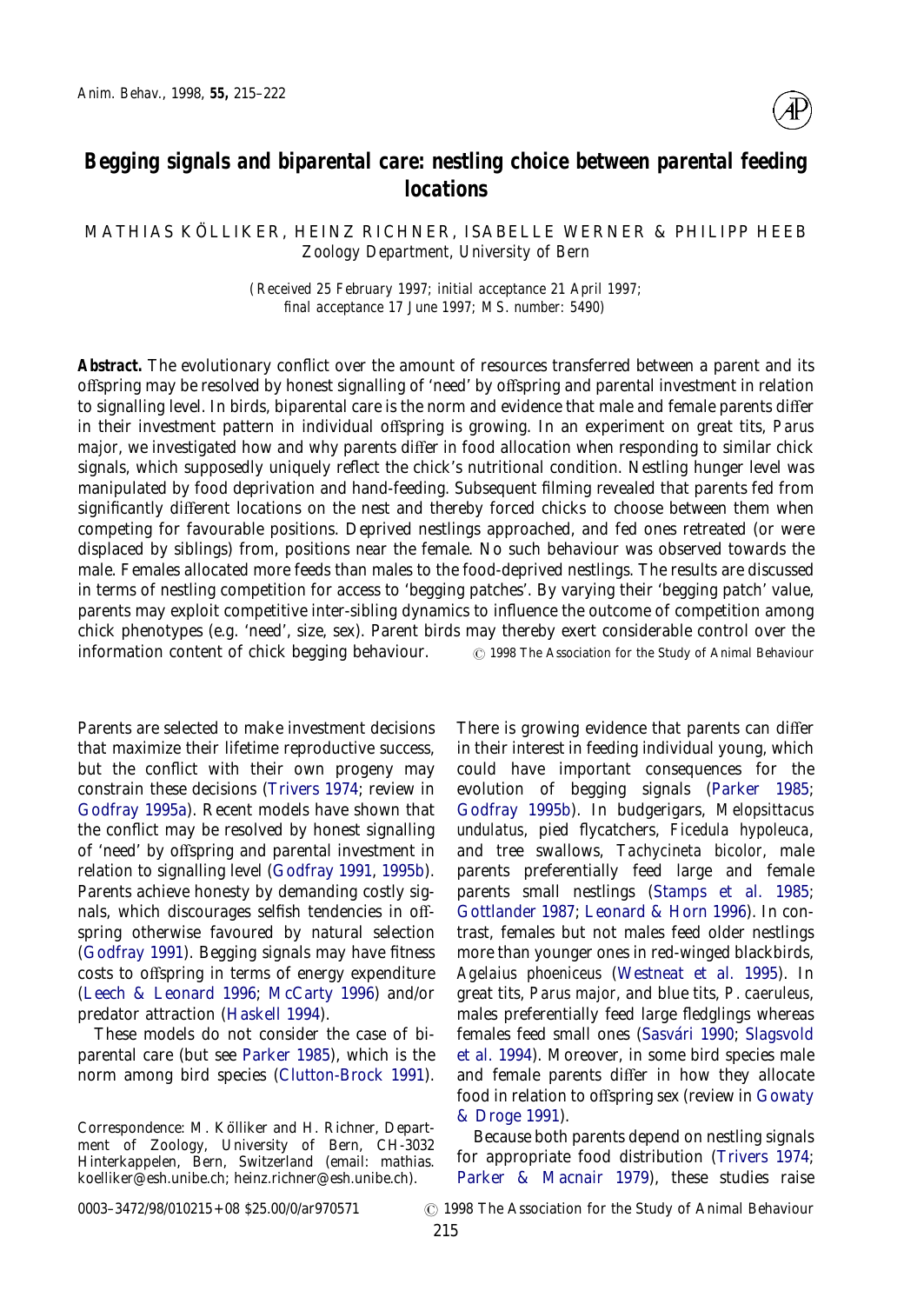questions about behavioural mechanisms for asymmetries in feeding patterns [\(Westneat &](#page-7-17) [Sargent 1996\)](#page-7-17). Nestling birds display a variety of behaviours when parents feed at the nest: they compete for favourable positions in the nest [\(McRae et al. 1993\)](#page-7-18), posture, gape and vocalize [\(Kilner & Johnstone 1997\)](#page-7-19). The majority of these components of the begging display depend on the individual chick's hunger level (e.g. [Gottlander](#page-7-10) [1987;](#page-7-10) [Smith & Montgomerie 1991;](#page-7-20) [Kacelnik et al.](#page-7-21) [1995;](#page-7-21) [Kilner 1995;](#page-7-22) [Cotton et al. 1996;](#page-7-23) [Kilner &](#page-7-19) [Johnstone 1997\)](#page-7-19). In general, these studies support the view that bird begging behaviour contains honest information about chick 'need' which parents use when deciding how to allocate food [\(Godfray 1991;](#page-7-2) [Kilner & Johnstone 1997\)](#page-7-19).

Our aim in this study was to address experimentally the seeming paradox that parents often differ in their pattern of food allocation even though the begging signals towards males and females should be similar if they uniquely transmit information about the chick's nutritional condition. This question has not yet been addressed experimentally (but see [Stamps et al. 1985](#page-7-9) for observational evidence), although the majority of studies on begging signals have been carried out on species with biparental care. We experimentally created within-brood variation in chick 'need' by food deprivation and hand-feeding and subsequently monitored (1) chick positioning relative to the feeding location of each parent in the nest, (2) chick posturing ('begging intensity'), and (3) the individual parent's food allocation decision. This set-up allowed us to disentangle the potential effects of the individual chick's 'need' from the individual parent's feeding behaviour with regard to their effects on chick begging signals and feeding success.

#### **METHODS**

#### **Data Collection**

We studied a natural great tit population in the spring of 1995 in the 'Bremgarten' forest near Bern, Switzerland. All pairs nested in nestboxes. At 9 days post-hatching, we ringed all nestlings with numbered aluminium rings, and installed a dummy camera box to accustom the birds to the presence of the camera box the following day. At 10 days post-hatching, we weighed all nestlings to the nearest 0.1 g using a Sartorius balance, ranked them according to body mass, and marked them individually on their heads with small spots of acrylic paint. We temporarily removed the two intermediate-sized nestlings from the nest, randomly assigned them to the 'food-deprived' and the 'fed' treatment groups, and put them separately into warmed artificial nests. Nestlings of the fed treatment group received bee-larvae for the following 2 h until they were satiated, while deprived ones received no food. After the 2 h we placed both nestlings, in a random position, back in their original nest. We then filmed the brood within the nest with a video camera equipped with an infra-red light source (see [Christe et al. 1996\)](#page-7-24). The camera box had a built-in camera in the upper part, which allowed us to film close up feeding bouts from a position vertically above the nest cup. In our population, mean brood size  $\pm$  sp was  $7.38 \pm 1.28$  and eggs hatched over a mean period  $\pm$  sp of 0.7  $\pm$  0.8 days as determined by daily visits to nestboxes.

As great tits usually resume normal feeding within 15 min of a nest visit by a human (personal observation), we discarded the first 15 min of filming and analysed the subsequent 45 min for 72 nests. The observer of the video had no knowledge of the hunger treatments to which nestlings had been subjected. We measured the following variables at every feeding event.

Parents: (1) time of entry into nestbox; (2) sex; (3) prey size  $(1=small; 2=intermediate; 3=large);$ (4) feeding location of the parent (head position shortly before feeding); (5) time of feeding; and (6) division of food among more than one nestling (yes/no).

Nestlings: (1) position of each nestling just before a parent enters the nestbox; (2) begging intensity (posture) of nestlings when parent is at feeding location  $(0=calm; 1=weak$  gaping;  $2 =$  persistent gaping;  $3 =$  gaping, neck fully stretched; 4=gaping, neck fully stretched, wing flapping); and (3) identity of the fed nestling.

#### **Statistical Analysis**

To determine nestling and parental positions, we divided the surface of the nest cup, on the video screen, into nine equally large areas, one circular in the centre and eight adjacent sectors (see [McRae et al. 1993\)](#page-7-18). Parental feeding location was treated as a circular variable. We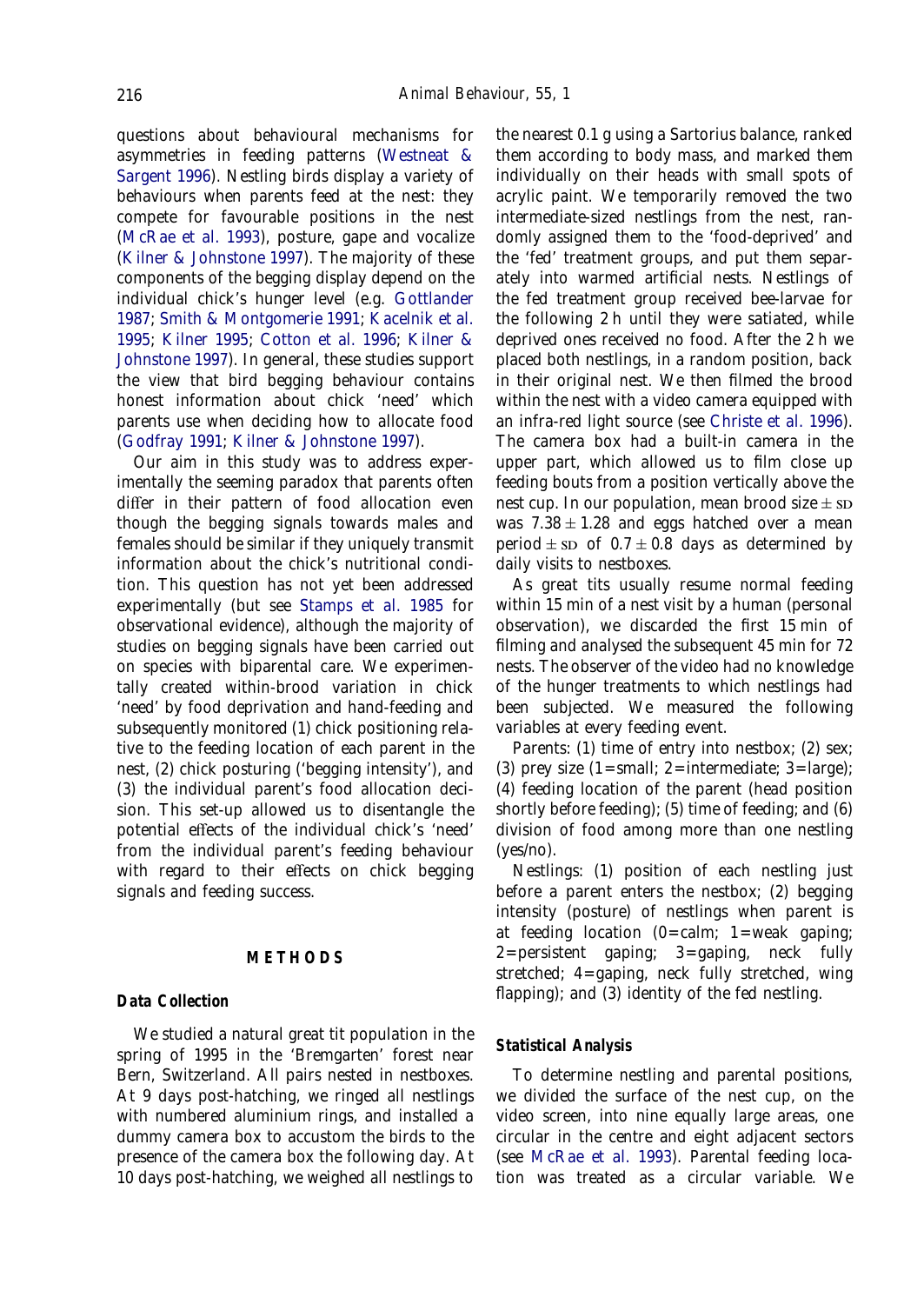calculated the mean feeding location of individual parents with 95% confidence intervals, and the mean angular distance between the two parents (absolute difference between the mean male and female location), using circular statistical methods [\(Batschelet 1981\)](#page-7-25). To analyse whether males and females used the same or different feeding locations within the nest, we carried out Watson–Williams tests for each nest [\(Batschelet](#page-7-25) [1981\)](#page-7-25). We subsequently combined the *P*-values using Fisher's method [\(Sokal & Rohlf 1995\)](#page-7-26) to get a global *P*-estimate for the statistical significance of the difference in parental feeding location.

We calculated distances between parents and nestlings by transforming the pairs of absolute positions into distance scores ranging from 1 (closest possible) to 6 (furthest possible). We calculated for each nestling the mean distance from each parent, a median begging intensity and the mean proportion of feedings received from each parent over the 45 min analysed. The mean of the unmanipulated nestlings' means (or median of the nestlings' medians) were used for comparisons with experimental nestlings.

To understand the behavioural mechanisms promoting potential flexibility in begging behaviours with respect to the individual parent, we quantified aspects of parental behaviour that may affect the 'feeding value' of the parent as a food resource to the nestlings. We calculated for each parent a feeding rate, a median size of food item and a mean proportion of feedings divided among more than one nestling (aspects of potential benefits to nestlings). We also calculated the mean parental assessment time, as well as a mean begging distance and a median index of begging level of nestlings that begged successfully (nestlings fed by the parents), for each nest and parent (aspects of costs to chicks to get the food). We defined begging level as the product of time spent begging and the begging intensity of nestlings that begged successfully. Time spent begging was calculated as the time (s) elapsing between the parent arriving at the entrance hole (when begging starts) and feeding of a chick (when begging in the majority of cases stops). This index correlates positively with energy expenditure in 10-day-old tree swallow nestlings [\(Leech & Leonard 1996\)](#page-7-4) and might thus give an estimate of energetic begging costs demanded by parents before feeding.

Of the 72 nests recorded, seven had to be excluded from the analysis: technical problems with the video arose in one nest, two nests received no feeding visits, and four nests were visited by one parent only. The final sample therefore consisted of 65 broods. Lower sample sizes in analysis of positioning are due to nestlings that were never visible during the observational period. Each brood was considered as an independent data point. For comparisons of nestlings within broods we used paired statistics (repeated measures ANOVA or Friedman two-way ANOVA by ranks). Before using parametric statistics, we tested the data for normality. All *P*-values are two-tailed. Statistical analysis was carried out using the Systat Statistical Package [\(Wilkinson 1989\)](#page-7-27).

# **Ethical Note**

To minimize the risk of parental abandonment because of the temporary chick removal, we included only broods with five or more chicks in the experiment. We observed no case of abandonment. We chose a period of 2 h for food deprivation by (1) referring to other studies (e.g. [Smith &](#page-7-20) [Montgomerie 1991\)](#page-7-20) and (2) observing continuously the nestlings' reactions to the 2 h of manipulation. In general, nestlings did not show signs of stress at the end of the deprivation period and, on average, lost only 1.9% of their weight. Moreover, food deprivation and temporary removal of chicks had no detectable long-term effects on chick condition or survival: nestlings from the three experimental treatments did not differ in weight at 14 days (4 days after the experiment; Friedman two-way ANOVA by ranks:  $F_{r, 2.69}$ = 0.021, NS), fledging probability (food deprived: 84%; fed: 84%; unmanipulated: 83%; chi-square test:  $\chi^2$  = 0.033, NS) or probability of recruitment to the local breeding population the following year (food deprived: 11%; fed: 15%; unmanipulated: 12%;  $\chi^2$ =0.694, NS). Chicks were marked with small spots of Bordeaux red acrylic paint (Lascaux Studio, Diethelm AG, Brüttisellen, Switzerland). This colour was chosen because it has low visibility under the dim natural light inside a nestbox, but contrasts well with the black head feathers of great tit chicks under the infra-red light source for the camera (personal observation). Parents and chicks were never seen pecking at the markings.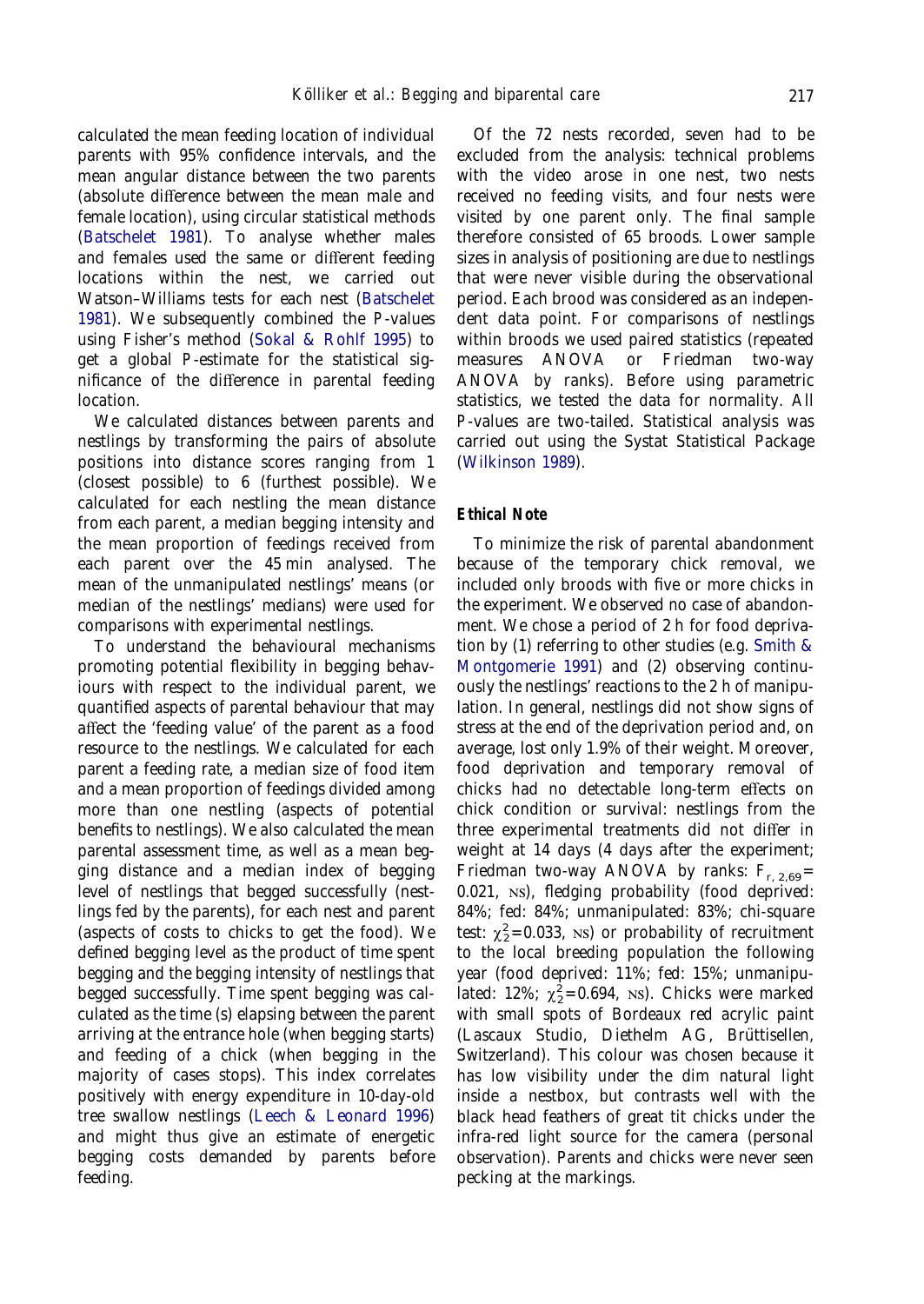<span id="page-3-0"></span>

| Table I. Mean angular distance between locations of parents feeding nestlings and measures of feeding location of |  |  |  |  |  |  |
|-------------------------------------------------------------------------------------------------------------------|--|--|--|--|--|--|
| male and female parents across nests                                                                              |  |  |  |  |  |  |

| <b>Feeding locations</b>                                                                                                             | Male                                   | Female                                             |
|--------------------------------------------------------------------------------------------------------------------------------------|----------------------------------------|----------------------------------------------------|
| Mean angular distance ( $\pm$ sp) between parents                                                                                    |                                        | 77.7 ( $\pm$ 57.4) $^{\circ}$                      |
| Median 95% confidence interval (range) of feeding location<br>Mean absolute feeding location <sup>*</sup> ( $\pm$ angular deviation) | 16 $(0-140)$ °<br>176.8 $(\pm 54.8)$ ° | 16 $(0-100)$ °<br>155.5 ( $\pm$ 65.3) <sup>°</sup> |

\*Feeding location in relation to nestbox entrance hole  $(=0)$ °. See text for statistical comparison of male and female behaviour.

# **RESULTS**

#### **Parental Feeding Locations**

Within nests, male and female parents differed significantly in their feeding locations in 66% of nests (43 out of 65; Fisher combination test (see Methods):  $\chi_{130}^2 = 605$ , *P*<0.0001) and were similarly potentially recognizable to nestlings competing for favourable positions in the nest. This is further demonstrated by the observed mean angular distance between parental feeding locations and the high predictability with which both parents used their individual feeding location (shown by the narrow median 95% confidence interval; [Table I\)](#page-3-0). Males and females did not differ in the predictability of their location (Wilcoxon signed-ranks test:  $Z=0.457$ ,  $N=58$ , NS). Females and males both had a significant preference for feeding their nestlings from the rear of the nest [\(Table I;](#page-3-0) Rayleigh test: females: *Z*=8.0, *N*=65, *P*<0.001; males: *Z*=19.2, *N*=65, *P*<0.001; [Batschelet 1981\)](#page-7-25).

Differences in feeding locations between parents (given that locations were very stable for each parent) might occur even if parents chose their location independently of each other (i.e. randomly). More interestingly for the hypothesis of parentally modified chick positioning, parental feeding locations may depend on each other. To test this hypothesis, we simulated random location choice by pairing randomly in the computer male and female location angles from all the nests  $10<sup>5</sup>$ times. The resulting frequency distribution of angular distances was then compared with the observed one [\(Fig. 1\)](#page-3-1). As predicted if parents (at least partly) adjusted feeding locations to each other, the two distributions differed significantly from each other (chi-square test:  $\chi^2_5 = 11.81$ , *P*<0.05). The difference between the two distributions is mainly due to the bimodality of the

<span id="page-3-1"></span>

Figure 1. Observed frequency distribution of angular distances between parental feeding locations  $(\blacksquare)$  and the distribution expected if parents chose their locations independently from each other  $(\square)$ . Numbers on the *X*-axis are category centres in degrees (category width= $30^{\circ}$ ).

observed versus the unimodality of the expected distribution [\(Fig. 1\)](#page-3-1).

#### **Effect of Hunger Level on Begging Behaviour**

Begging distance to the female parent was significantly affected by hunger level [\(Fig. 2a;](#page-4-0) repeated measures ANOVA:  $F_{2,62}=6.899$ , *P*<0.01), whereas the distance to the male was not  $(F_{2,61} = 0.823, \text{ NS})$ . Experimental hunger level significantly influenced the chicks' choice between parental feeding locations. Food-deprived nestlings were positioned significantly closer to the female than to the male (paired *t*-test:  $t_{63}=2.162$ , *P*<0.05) and fed nestlings significantly further away from the female than the male  $(t_{62}=-2.255,$ *P*<0.05). The mean distance of unmanipulated nestlings to the female did not differ significantly from that to the male  $(t_{64}=0.292, \text{ NS}).$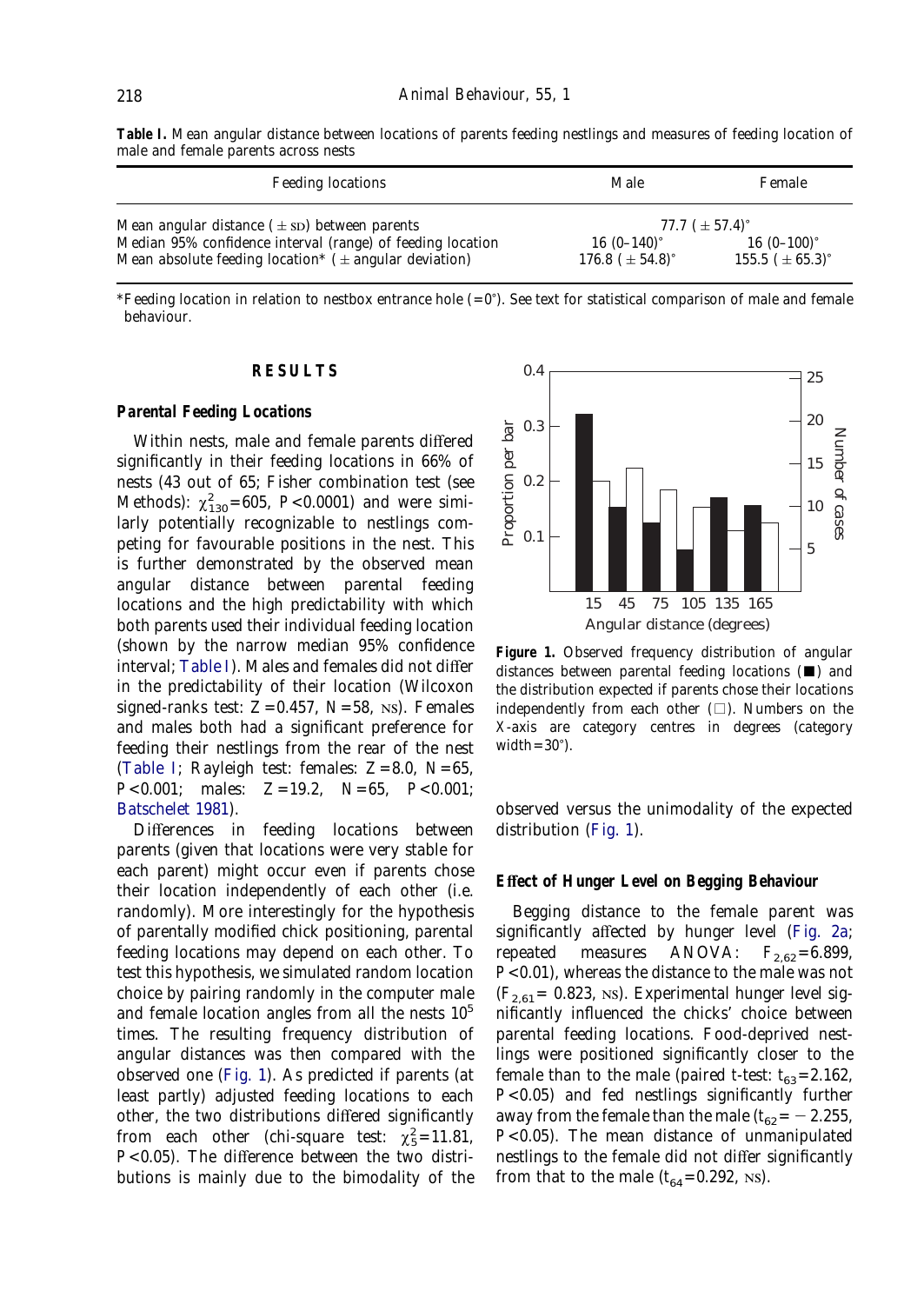<span id="page-4-0"></span>

**Figure 2.** Effect of experimental hunger treatments on nestling begging behaviour and parental food allocation. Nestlings were food deprived for 2 h, fed to satiation or were unmanipulated. (a) Begging distance to male and female parent  $(X \pm \text{SE})$ . The dashed line indicates the prediction for random positioning of nestlings. (b) Begging intensity to male and female parent (median scores and inter-quartile range). (c) Male and female parental food allocation  $(X \pm \text{SE})$ . The dashed line indicates the mean prediction for random parental food allocation (i.e. 1/mean brood size).

Variation in begging intensity towards both the female and male parent was also significantly related to nestling hunger level [\(Fig. 2b;](#page-4-0)

Friedman: female: *Fr*, 2,63=51.238, *P*<0.0001; male:  $F_{r, 2,63} = 40.762$ ,  $P < 0.0001$ ), but fooddeprived nestlings begged at a significantly higher intensity to the female than to the male parent (Wilcoxon: *Z*=2.367, *N*=41, *P*<0.05). Fed and unmanipulated nestlings did not beg at significantly different intensities towards the two parents (fed:  $Z=-0.338$ ,  $N=28$ , *N*s; unmanipulated:  $Z=-1.302, N=31, NS$ .

## **Effect of Hunger Level on Food Allocation**

Both female and male food allocation were significantly related to nestling hunger level [\(Fig.](#page-4-0) [2c;](#page-4-0) Friedman: females: *Fr*, 2,63=70.000, *P*<0.0001; males:  $F_{r, 2,62} = 44.460$ ,  $P<0.0001$ ), but fooddeprived nestlings obtained a higher proportion of female than male feeds (paired *t*-test:  $t_{63} = -1.99$ , *P*=0.05). Fed and unmanipulated nestlings obtained a similar proportion of feedings from the two parents (fed:  $t_{63}=0.934$ , NS; unmanipulated:  $t_{63} = 1.524$ , NS).

#### **Differences between Parents in Feeding Value**

Parents provided food at a similar rate, brought prey items of similar size and shared a similar proportion of feedings among more than one nestling [\(Table II\)](#page-5-0). Males spent on average more time assessing before feeding a nestling than females [\(Table II\)](#page-5-0). The analysis of the behaviour of successful chicks, as an estimate of the begging behaviour required to be fed, revealed that both parents fed nestlings positioned at similar average distances, but males fed nestlings begging at a higher level (for definition see Methods) than females [\(Table II\)](#page-5-0).

## **DISCUSSION**

Our study confirms models of honest signalling which predict that (1) offspring begging behaviour reflects variation in marginal benefit to be gained (hunger level) and (2) parents respond to the begging behaviour [\(Godfray 1991,](#page-7-2) [1995b;](#page-7-3) [Kilner](#page-7-19) [& Johnstone 1997\)](#page-7-19). Furthermore, nestling positioning appeared to be strongly influenced by the feeding location of each parent and/or the begging intensity demanded. Such flexibility in parent–offspring interaction has been given little theoretical or empirical attention in the past.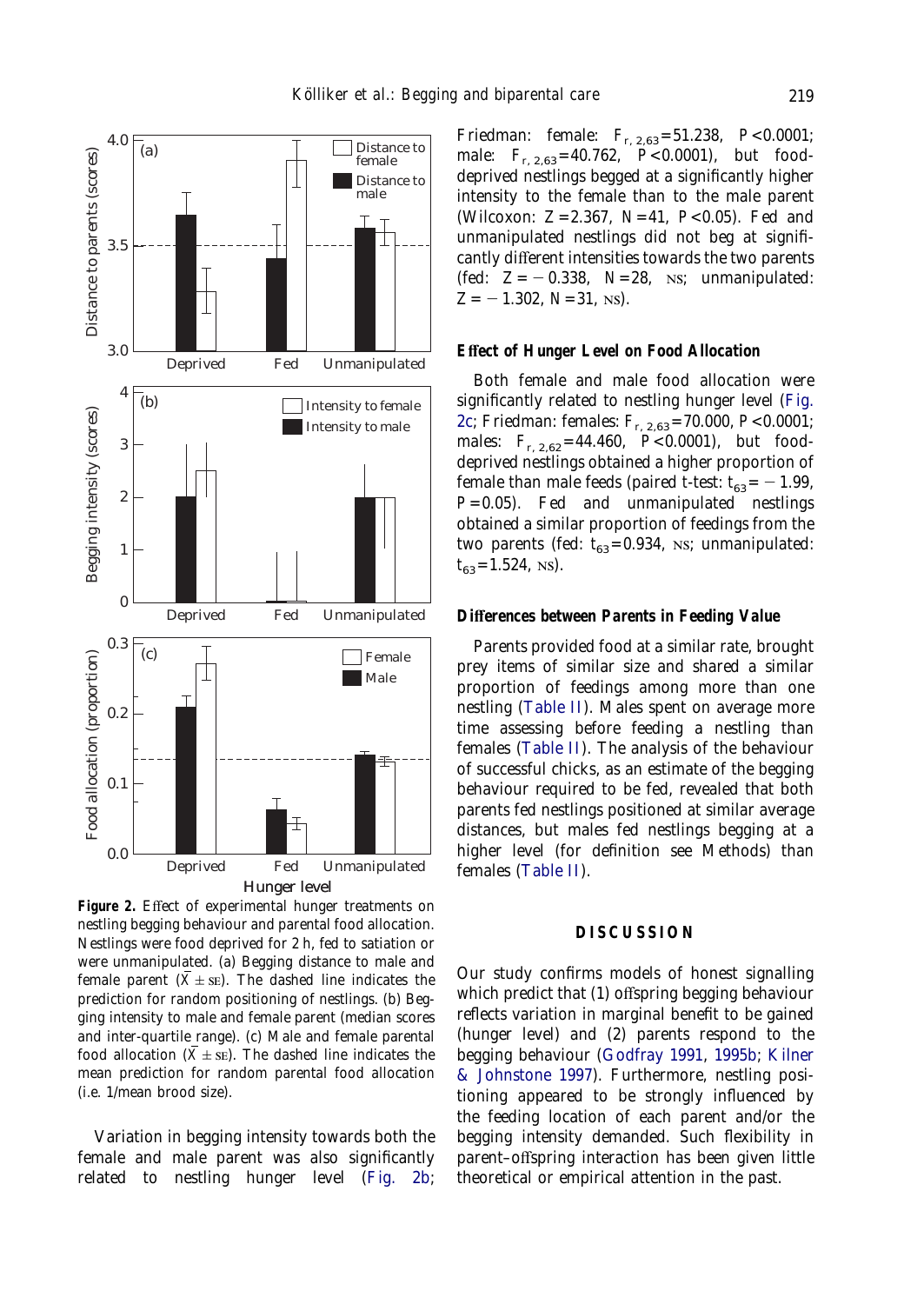| Variable                                                        | Male             | Female           | <b>Test</b><br>statistics         | P         |
|-----------------------------------------------------------------|------------------|------------------|-----------------------------------|-----------|
| Feeding rate (per 45 min)                                       | $14.8 \pm 9.0$   | $15.0 \pm 9.2$   | $t_{64} = 0.164$                  | <b>NS</b> |
| Food item size (size classes)                                   | $1(1-3)$         | $1(1-3)$         | $Z^{\dagger} = 0.189$<br>$N = 28$ | <b>NS</b> |
| Proportion of food items shared among<br>more than one nestling | $0.07 \pm 0.07$  | $0.07 \pm 0.07$  | $Z=0.246$<br>$N = 63$             | <b>NS</b> |
| Time spent assessing before feeding (s)                         | $2.74 \pm 1.13$  | $2.44 \pm 0.95$  | $Z = 2.090$<br>$N = 41$           | < 0.05    |
| Begging distance of successful chicks*                          | $3.11 \pm 0.69$  | $3.08 \pm 0.66$  | $t_{64} = 0.335$                  | <b>NS</b> |
| Begging level of successful chicks*                             | $9.30(5.5-29.3)$ | $8.32(3.5-18.0)$ | $Z^{\dagger} = 3.22$<br>$N = 65$  | < 0.01    |

<span id="page-5-0"></span>**Table II.** Potential differences between parents in aspects of feeding value to nestlings

Median (range) or  $\bar{X} \pm$  sp. A more detailed analysis of food items brought by parents (measures of quantity and quality) for the same population in 1994 showed no significant differences between sexes (I. Werner, unpublished data).

\*Successful chicks are nestlings that were fed by the arriving parent at a given feeding visit.

*t*: paired *t*-test; *Z*: Wilcoxon signed-ranks test; *Z*†: sign test.

Overall, great tit parents fed from significantly different locations on the nest and thereby forced nestlings to choose between them, when competing for favourable positions. The extent of this choice was modulated by parents since they seemed to adjust feeding locations to each other. Experimental chick hunger level had a strong influence on which parent was approached. Nestlings approached the female when food deprived, and retreated (or were displaced by siblings) from positions near the female when fed. No such behaviour was apparent towards the male. Furthermore, food-deprived nestlings begged at significantly higher intensity towards the female than male parent. This result is more difficult to interpret as it might simply be a correlate of differential positioning ('beg less intensely from the parent further away') and may represent the overall decision of hungry nestlings to concentrate begging at the location where the female fed. As expected, both parents allocated food according to experimental chick hunger levels, but females allocated more of their feeds towards food-deprived chicks than males.

# **Sibling Competition for Access to 'Begging Patches'**

Nestling positioning in the nest as a component of begging display has attracted special interest because more competitive chicks (i.e. hungry and/or strong ones; e.g. [Kilner 1995\)](#page-7-22) have the potential to monopolize the best positions in the nest, even against the parents' best interest [\(Gottlander 1987;](#page-7-10) [McRae et al. 1993;](#page-7-18) [Kacelnik](#page-7-21) [et al. 1995;](#page-7-21) [Kilner 1995\)](#page-7-22). Stable parental feeding locations have been reported for several cavityand open-nesting bird species (see [McRae et al.](#page-7-18) [1993\)](#page-7-18), and are puzzling since chick competition may be enhanced and parental scope for choosing between nestlings reduced [\(Godfray 1995a;](#page-7-1) [Kacelnik et al. 1995\)](#page-7-21). It has been suggested that cavity-nesting could force parents to feed predictably from the entrance hole, and therefore constrain parents to accept the outcome of intersibling dynamics (e.g. [Kacelnik et al. 1995\)](#page-7-21). Great tit parents seemed to escape from this constraint by feeding nestlings from locations opposite to the nest entrance hole. They nevertheless used predictable feeding locations. This and our finding of differential chick positioning between the two parental locations suggest that constraints alone cannot account for this feeding behaviour in the great tit.

Our results support the hypothesis that parents gain information about nestling condition and/or phenotype by influencing the dynamics and outcome of direct sibling competition [\(Kacelnik et al. 1995;](#page-7-21) Rodríguez-Gironés et al. [1996\)](#page-7-28). This scenario has recently been suggested to account for the initial evolution (and maintenance) of parent–offspring communication from an ancestral parental investment strategy without offspring signalling (Rodríguez-Gironés et al.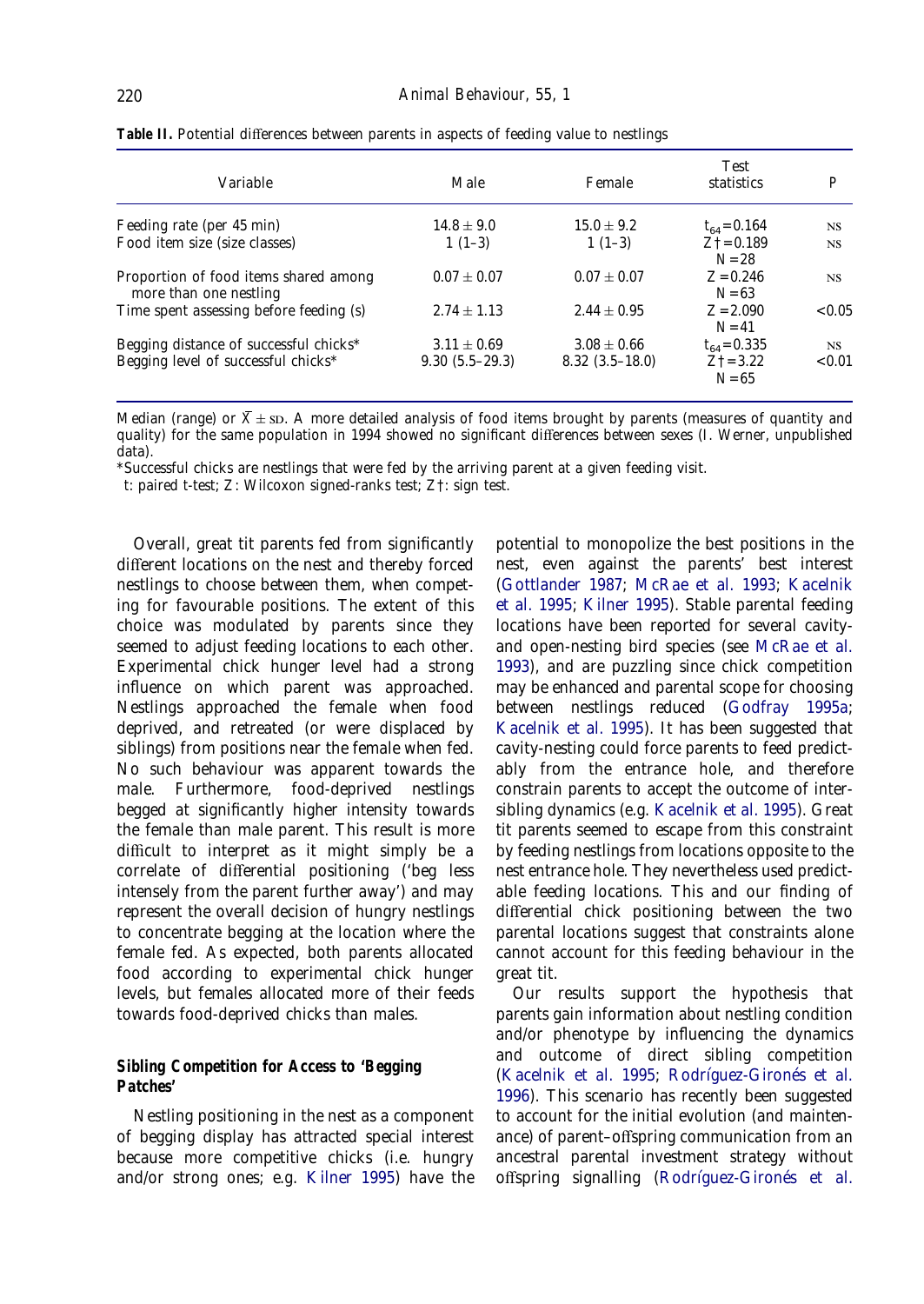[1996\)](#page-7-28). Parents with different but predictable feeding locations confront their nestlings with a continuous-input situation of optimal foraging (see [Milinski & Parker 1991\)](#page-7-29) where chicks have to compete for access to 'begging patches'. By varying 'patch' value, parents may be able to influence flexibly the relationship between differences in chick phenotypes (e.g. 'need', size, sex) and relative competitive weights [\(Milinski &](#page-7-29) [Parker 1991\)](#page-7-29) in their 'patch'. They may favour nestlings that yield the highest marginal fitness returns on investment without having to make time-consuming active choices [\(Kacelnik et al.](#page-7-21) [1995\)](#page-7-21).

Our finding of strong dependence of 'begging patch' choice on hunger level could be explained by hungry nestlings having a competitive advantage in the female but not in the male 'patch' (analogous to [Milinski & Parker 1991,](#page-7-29) page 151). Choosing different feeding locations may therefore allow parents to favour different nestling phenotypes in their 'patch' and to build up communication with their nestlings individually. Moreover, different feeding locations may reduce the absolute extent of sibling competition for favourable positions in the nest since no chick can monopolize the best position of both parents at the same time.

Our observational evidence suggests a 'rule of thumb' by which parents could favour or disfavour 'needy' chicks. Male 'begging patches' may on average be costlier in terms of begging effort required to be fed: males waited longer before feeding and then fed nestlings begging at a higher level than females. This difference could explain the decision of food-deprived chicks to approach the female rather than the male feeding location, because hungry chicks should try harder to obtain food at the lowest possible cost. To separate the effects of chick positioning and parental sex on pay-offs of begging would require an experiment where the nestlings' choice between sites is constrained.

## **Ultimate Factors Favouring Flexible Communication**

The following three ultimate reasons may explain why each parent should be interested in individual communication with its offspring, for example by feeding from different locations. First, the two sexes may differ in the trade-off between feeding nestlings and other activities [\(Stamps et al.](#page-7-9) [1985\)](#page-7-9). Male birds may invest time and energy in attracting extra-pair mates (e.g. [Wright & Cotton](#page-7-30) [1994\)](#page-7-30) or defending the nest and/or territory [\(Clutton-Brock 1991\)](#page-7-8), and females may be more involved in nest cleaning [\(Christe et al.](#page-7-24) [1996\)](#page-7-24) and brooding [\(Stamps et al. 1985;](#page-7-9) personal observation). Second, male and female parents may, under some conditions, be in conflict over the offspring sex ratio [\(Gowaty & Droge](#page-7-15) [1991\)](#page-7-15). Third, socially monogamous birds, including great tits, engage in extra-pair copulations that result in relatedness asymmetries between nestlings and their female and male feeding parent, respectively [\(Birkhead & Møller 1992;](#page-7-31) [Westneat & Sargent 1996\)](#page-7-17). Male parents therefore often have lower fitness returns on investment in current offspring than females, which may make females a more reliable food source to 'needy' chicks [\(Slagsvold et al. 1994;](#page-7-14) [Keller](#page-7-32) [1997\)](#page-7-32).

Which of these three, not mutually exclusive, hypotheses could explain variation in parental feeding location and nestling 'begging patch' choice will have to be investigated in the future. Theoretical and further empirical studies of begging signals in relation to factors that affect sexual conflict over investment (e.g. time constraints, conflict over sex ratio, extra-pair paternity) may therefore help us to understand the adaptive significance of flexible parent–offspring communication.

## **ACKNOWLEDGMENTS**

We thank Kate Lessells, Geneviève Kölliker, Alexandre Roulin, Frédéric Tripet, David Nash, Sabine Gebhardt-Henrich and several anonymous referees for their valuable comments on early drafts of the manuscript. David Nash ran the randomizations of the feeding location angles. We are also grateful to Julian Rauch and Peter<br>Stettler for providing technical assistance Stettler for providing technical assistance throughout the study and Susanne Maurer for her administrative work. We further thank D. Haig and G. A. Parker for discussion. Gérard Donze´ kindly provided the bee larvae. The study was financially supported by the Swiss National Science Foundation (grant 31-43570.95 to H.R.).